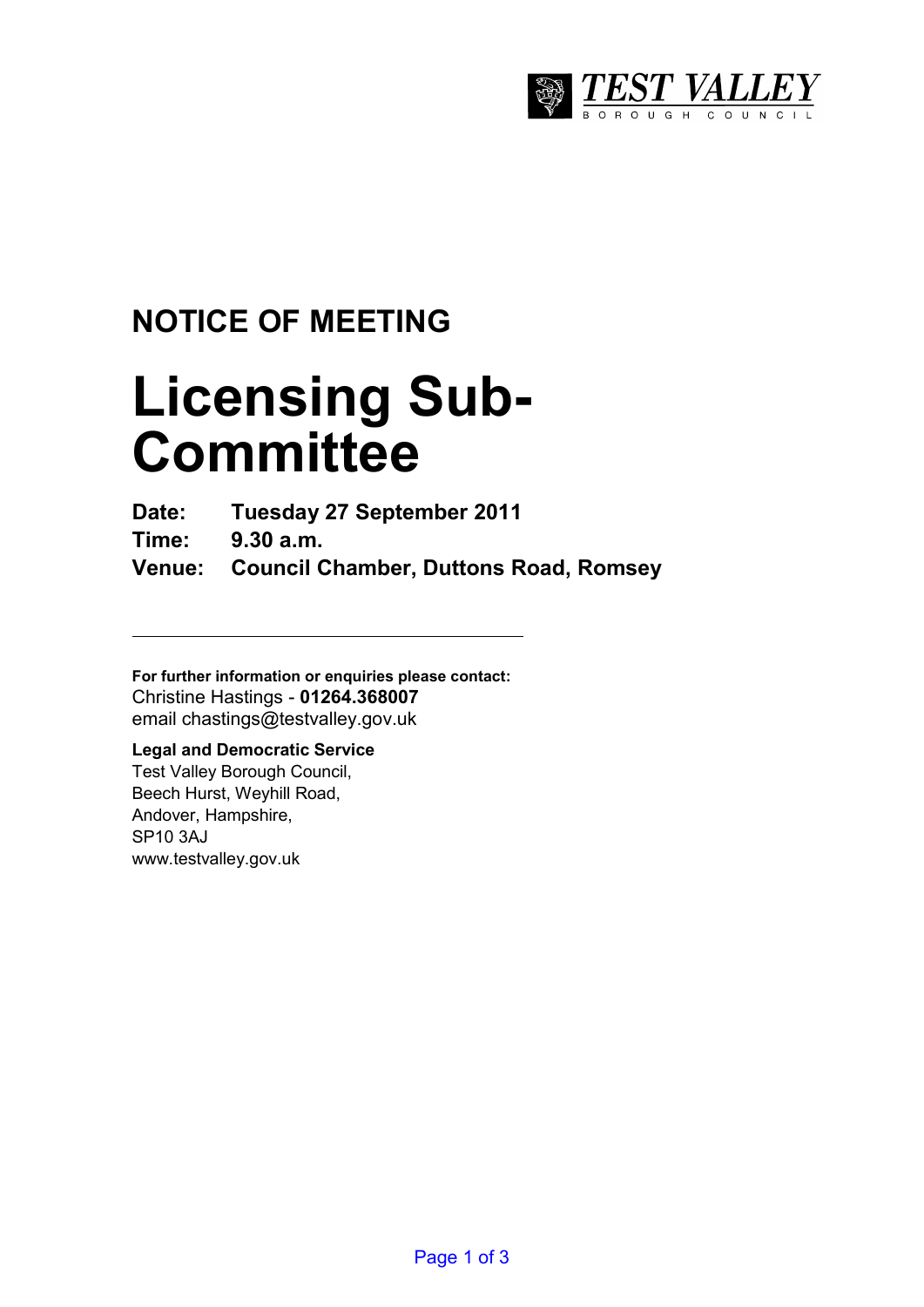#### **Membership of Licensing Sub-Committee**

| <b>MEMBER</b>              | <b>WARD</b>  |
|----------------------------|--------------|
| <b>Councillor M Cooper</b> | Tadburn      |
| Councillor A Hope          | Over Wallop  |
| Councillor A Johnston      | Romsey Extra |

In the event of a member selected becoming unavailable, the Head of Administration is authorised to select a replacement from the membership of the Licensing Committee.

#### **LICENSING SUB-COMMITTEE PROCEDURE NOTES**

Representations have been received about an application under the Licensing Act 2003 and a meeting of the Licensing Sub-Committee will be held, details as above, to determine the application.

Copies of the representations are enclosed with this notice.

The applicant, and those responsible authorities and interested parties that have made representations may attend the meeting. They may be assisted or accompanied by other parties. They may call other persons to appear at the hearing only if they give notice to the licensing authority no later than five working days before the day of the hearing. Hearings are usually heard in public.

The above parties will have the opportunity to address the Sub-Committee and (if given permission by the Sub-Committee) will be able to question any other party.

If any party does not attend, the Sub-Committee may still consider the matter in their absence. If they do not attend, the Sub-Committee will still consider any application or representations that those parties have made.

The hearing will be conducted in accordance with the Licensing Sub-Committee Procedure Rules enclosed with this notice.

You may contact the Licensing Section on 01264 368013 for further advice.